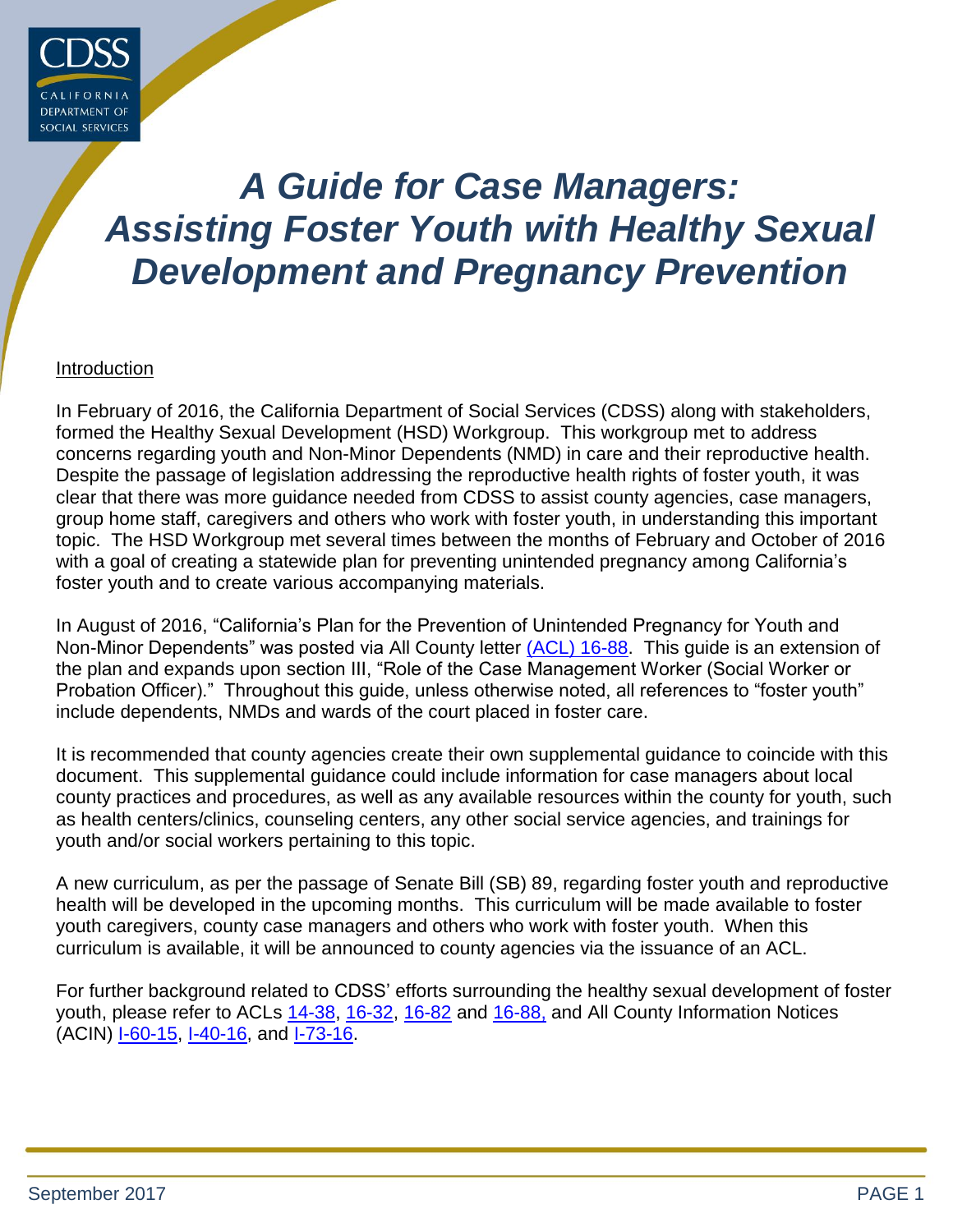## Role of the Case Manager

The case manager serves a crucial role in the foster youth's life, as the case manager is responsible for overseeing that the youth's basic needs are met and personal rights are adhered to.<sup>1</sup> These rights include the foster youth's right to access reproductive and sexual health care, such as timely access to services related to the prevention, testing and treatment of Sexually Transmitted Infections (STIs), unintended pregnancy and other related services, including prenatal care.

Some case managers express concern that they aren't sure what they're "allowed" to talk to youth about in regards to reproductive health and pregnancy prevention. For example, they don't want to talk to youth about birth control options and later find out that the birth parent, child's attorney or other individual is upset by the case manager's actions. Not only are case managers "allowed" to talk to youth about their reproductive health including birth control options, abortion and STIs, they are required to do so. As is stated in "California's Plan for the Prevention of Unintended Pregnancy for Youth and Non-Minor Dependents," by applying the Reasonable and Prudent Parent Standard when addressing youth concerns and questions, case managers can create normalcy and support the healthy sexual development of youth and NMDs based on their individual needs.*<sup>2</sup>*

Existing law provides youth and NMDs in foster care with certain reproductive and sexual health care rights. The passage of SB 528 in 2013, added a new right to the personal rights of foster youth. It said that minors and non-minors shall have access to age-appropriate, medically accurate information about reproductive health care, the prevention of unplanned pregnancy, and the prevention and treatment of sexually transmitted infections. Additionally, case managers are required to discuss with youth their personal rights, upon entry into foster care and at least once every six months.

Due to the passage of **SB 89** on June 27, 2017, new requirements are in effect regarding child welfare case plans for foster youth who are 10 years-old and older. Case Managers are now required to review the case plan annually and update as needed to ensure the youth receives comprehensive sexual health education through their schools in junior high and high school, or by other means if they have not received it through their school. Case plans also must be updated annually to indicate that case managers have informed youth of their right to access reproductive and sexual health information and services, and how to access such information and services.

Working with foster youth and discussing such personal topics as reproductive health, pregnancy prevention and other sexual matters can be uncomfortable for the case manager, as well as for the youth. Tips for talking with youth about sexual and reproductive health and ways case managers can build rapport with youth are provided in the section of this guide entitled, "Tips for Talking to Teens about Sex and Building Rapport."

This guide is organized in five main sections: [REQUIRED DUTIES OF THE CASE MANAGER,](#page-2-0) [RECOMMENDED DUTIES OF THE CASE MANAGER,](#page-5-0) [TIPS FOR TALKING WITH YOUTH,](#page-7-0) [CASE](#page-9-0)  [SCENARIOS,](#page-9-0) AND [ONLINE RESOURCES.](#page-15-0)

l

<sup>1</sup> For further information, please see Welfare and Institutions Code section 16001.9a

 $2$  See ACL 16-31 for guidelines about the Reasonable and Prudent Parent Standard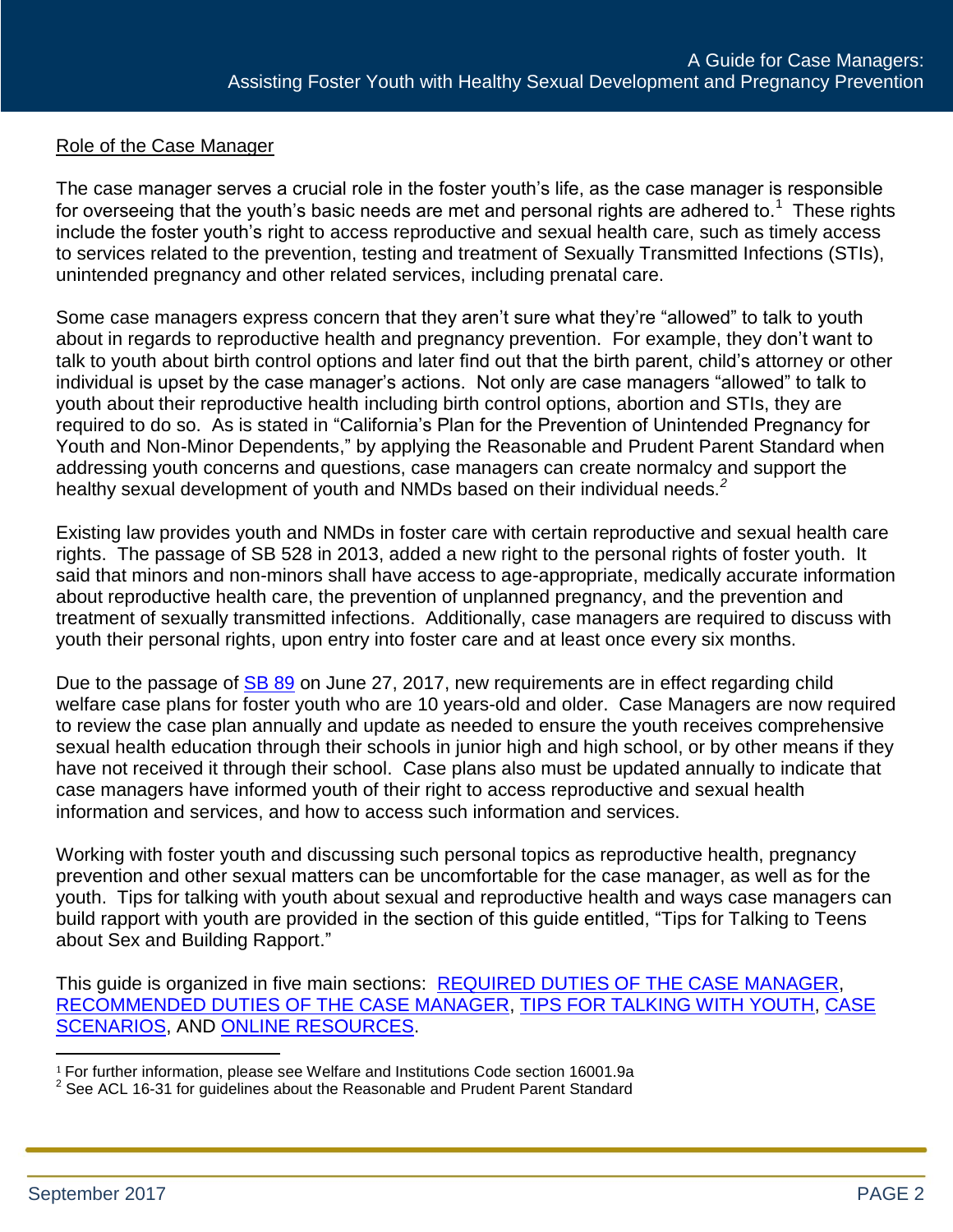# <span id="page-2-0"></span>**REQUIRED DUTIES OF THE CASE MANAGER**

Required duties and responsibilities are defined for case managers in section III, items A-G in ["California's Plan for the Prevention of Unintended Pregnancy for Youth and Non-Minor Dependents.](http://www.childsworld.ca.gov/res/pdf/CaliforniaPregPrevPlan.pdf)" This Guide for Case Managers expands upon these requirements and provides practical guidance to assist case managers with understanding this work.

### A. Provide Youth with a Copy of Their Foster Youth Rights

Case managers shall provide youth with a copy of their Foster Youth Rights upon entry into foster care and at least once every six months at the time of regularly scheduled contact.<sup>3</sup> At the time of providing these rights to foster youth, the case manager will have a conversation with the youth, explaining each of their rights and ensuring the youth understands their rights based on their age and developmental level. As some youth may have special needs or may have a language barrier, the case manager should reference their county's policies and procedures in obtaining appropriate assistance and/or an interpreter as needed to ensure the youth fully understands their rights. Accordingly, case managers should assist foster youth in understanding their rights at any time the youth may have questions about them, but at a minimum as stated above, these conversations are required to occur at the time the youth enters care and every six months thereafter.

#### B. Provide Youth with Access to Age-appropriate, Medically Accurate Information

Case managers shall provide foster youth with access to age-appropriate, medically accurate information about reproductive and sexual health care including unplanned pregnancy prevention, pregnancy testing, prenatal care, abstinence, use of birth control or protection, and abortion as well as the prevention, diagnosis and treatment of STIs. Case managers may provide this information to youth in many different ways. Information may be provided through county materials from their public health department, referrals to local health clinics such as Planned Parenthood, sharing online resources with the youth, ensuring youth receive access to comprehensive sexual health education provided through their school, offering youth attendance to conferences or trainings about safe sex and pregnancy prevention, or counties may choose to include this subject in their Independent Living Program curriculum. The list of medically accurate online resources, the list at the end of this document can be referenced and given to foster youth.

As a result of the recent passage of SB 89 for youth in foster care 10 years of age and older, case managers are required review the case plan annually and update as needed, to indicate that the case management worker has verified that the youth received comprehensive sexual health education once in junior high and once in high school, per Welfare and Institutions Code section 16501.1(a). The SB 89 also requires the case plan to be updated annually to indicate the case manager has informed the youth of his or her right to access age-appropriate, medically accurate information about reproductive and sexual health care.

 3 See ACIN I-40-16 for further information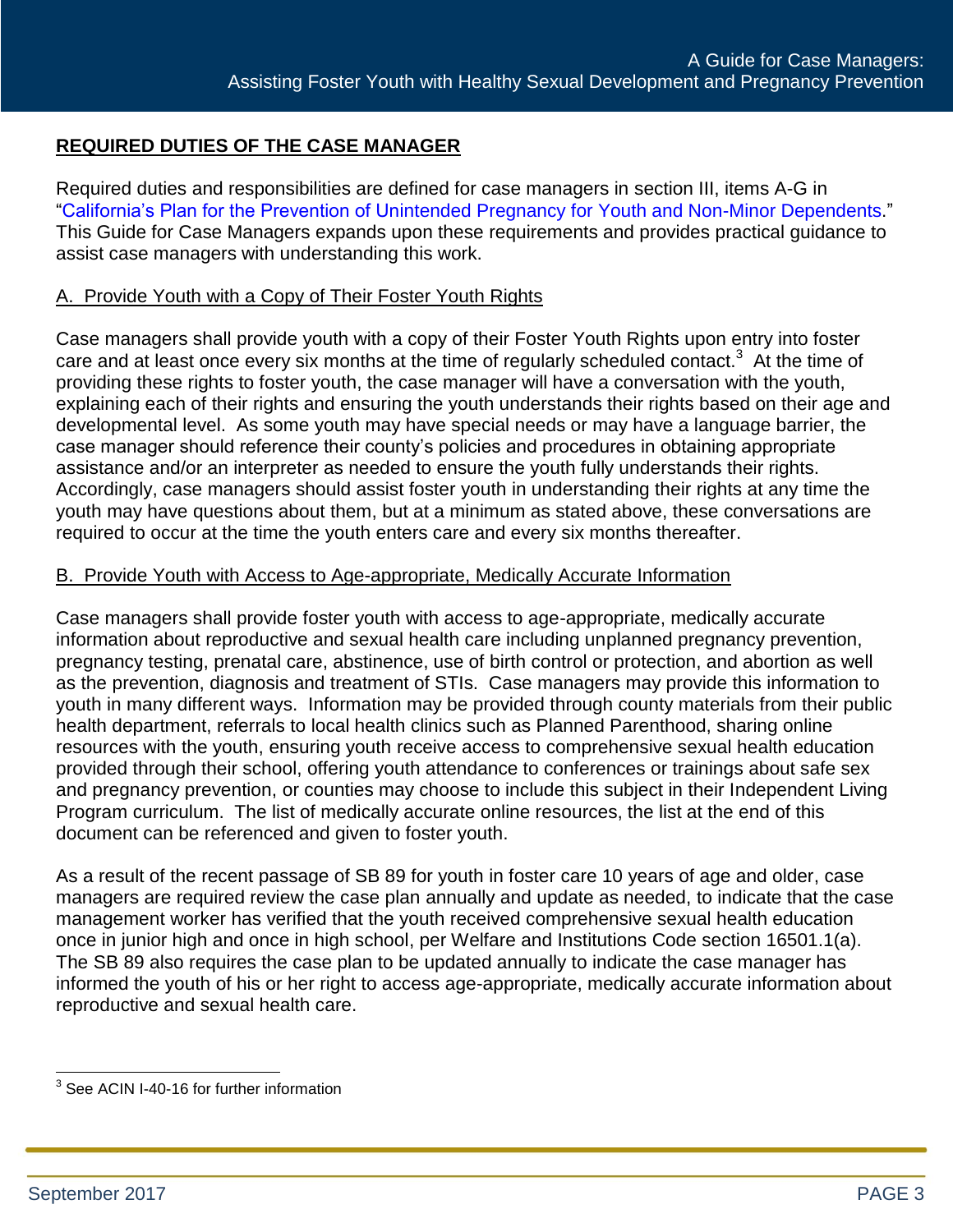## C. Inform Foster Youth of Their Rights to Consent to Sexual and Reproductive Health Care

Case managers shall inform and explain to foster youth that they have the right to make their own decisions regarding sexual and reproductive health care. Case managers should be aware that foster youth can consent to reproductive and sexual health care at any age with the exception of services related to STIs (see consent ages identified below). Case managers are required to explain to foster youth that they do not need permission from a parent, caregiver, social worker or any other adult to obtain the following medical care:

- 1. Birth control or protection, pregnancy testing, and prenatal care, at any age,
- 2. Abortion, at any age,
- 3. Health care because of a rape or sexual assault, at any age,
- 4. Health care to prevent STIs and HIV, at age 12 or older, and
- 5. Testing and treatment for STIs and HIV, at age 12 or older.

Per SB 89, the case plan must be updated yearly to verify the case manager has informed the youth of the right to consent to sexual and reproductive health services, and his or her confidentiality rights regarding those services.

### D. Inform Foster Youth of Their Rights to Confidentiality and Written Consent Prior to Any Disclosure(s)

Case managers shall inform and explain to foster youth that they have the right to confidentiality regarding the reproductive and sexual health care services they receive. It is required that case managers explain to foster youth that if the youth receives reproductive and sexual health care services and/or asks a health provider any questions about sex, contraception or any other related topic during an appointment, the health care provider cannot share with the youth's parents, caregivers, group home, social worker, or probation officer without the youth's written consent. Case managers should also inform foster youth that they may ask their doctor, before they get a medical related service, if the doctor will maintain confidentiality and ask the youth for their written consent prior to any potential release of information.

Unless abuse, sexual abuse or exploitation is alleged or suspected, case managers should not disclose any confidential information regarding a youth's reproductive health, such as the youth's birth control method, the youth being sexually active, the youth's pregnancy, or decision to terminate a pregnancy, without the written consent of the youth. Before receiving reproductive or sexual health information, case managers should explain to youth that the information they share will remain confidential unless they consent to disclosure or there is a potential safety issue. County agencies may benefit by creating a form for tracking who the youth consents to having this information and when consent was given.

If a youth has not authorized disclosure of his/her private reproductive health information and the case manager must disclose pursuant to mandated reporter laws, the case manager should inform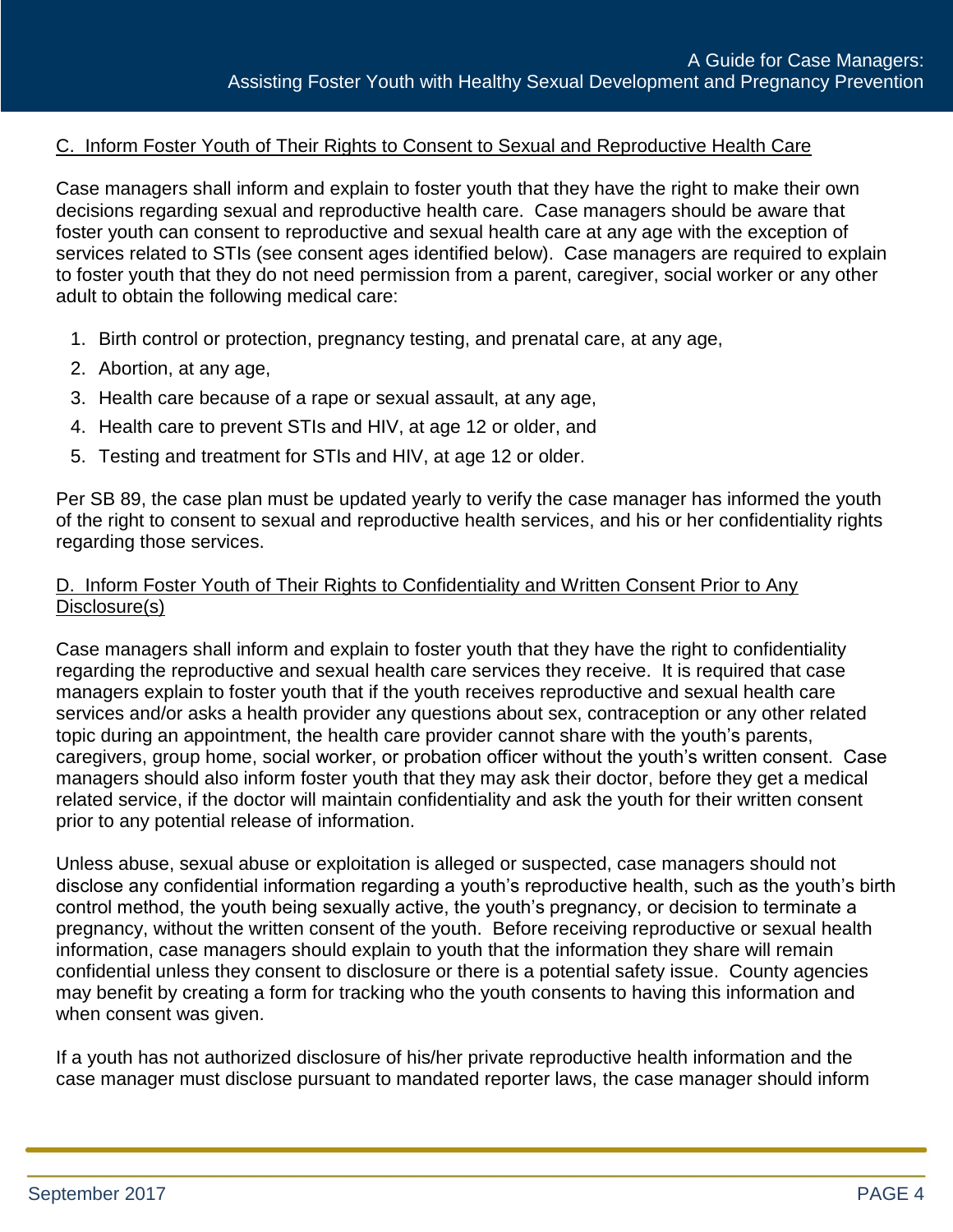the youth that they will be disclosing the information, and explain the reasons for disclosing, prior to doing so. The case manager may also consult with County Counsel.

# E. Ensure Youth Are Up-To-Date On Their Annual Medical Appointments

Case managers shall ensure that foster youth receive a timely medical exam every 12-months based on the [Child Health and Disability Prevention \(CHDP\) Bright Futures Schedule for](http://files.medi-cal.ca.gov/pubsdoco/Publications/masters-other/CHDP/Forms/periodbright_c01.pdf)  [Health Assessments.](http://files.medi-cal.ca.gov/pubsdoco/Publications/masters-other/CHDP/Forms/periodbright_c01.pdf) For detailed information on this practice please refer to ACL [17-22.](http://www.cdss.ca.gov/Portals/9/ACL/2017/17-22.pdf?ver=2017-03-03-163554-947) The Manual of Policies and Procedures section 31-405.24 states case managers shall ensure that children, youth and NMDs in foster care receive medical care which places attention on preventive health services through the Child Health and Disability Prevention (CHDP) Program, or equivalent preventive health services in accordance with CHDP Program's schedule for periodic health assessment.

#### F. Ensure Barriers to Services Are Addressed in a Timely and Effective Manner

Case managers are required to ask foster youth if they are facing any barriers in accessing reproductive and sexual health care services or treatment. The case manager may initiate these conversations with youth during regularly scheduled monthly contacts with the youth and when informing youth of their personal rights, which must be done at least once every six months. If the case manager learns that the youth is facing barriers in accessing services or treatment, the case manager shall ensure these barriers are addressed in a timely and effective manner. Some examples of typical barriers the youth may face are the youth is unaware of their insurance information or doesn't have a copy of his/her medical card, the youth being unaware of how to schedule a doctor's appointment, the youth not having transportation to a medical appointment. For further information about addressing these barriers, please read the "Sample Case Scenarios" document attached to this guide.

#### G. Ensure Personal Biases and/or Religious Beliefs Are Not Imposed Upon Foster Youth

The case manager shall not impose their personal biases and/or religious beliefs upon the foster youth. Case managers should put their personal feelings and values aside when talking with foster youth about sexual health and shall not sway, force, judge, or coerce foster youth. Showing respect and professionalism is very important in developing and maintaining a level of trust and openness with the foster youth. Because trust is important in all types of relationships, it is important the case manager asks the youth if they feel more comfortable talking to someone else such as a doctor, nurse, dependency court judge or counselor about a situation or issue they may be facing.

While ensuring that personal biases and beliefs are not imposed on youth, case managers should work with youth in a way that is culturally inclusive and trauma informed. A youth's cultural background and any history of trauma can greatly affect how a youth views their own sexuality and thinks about reproductive health matters.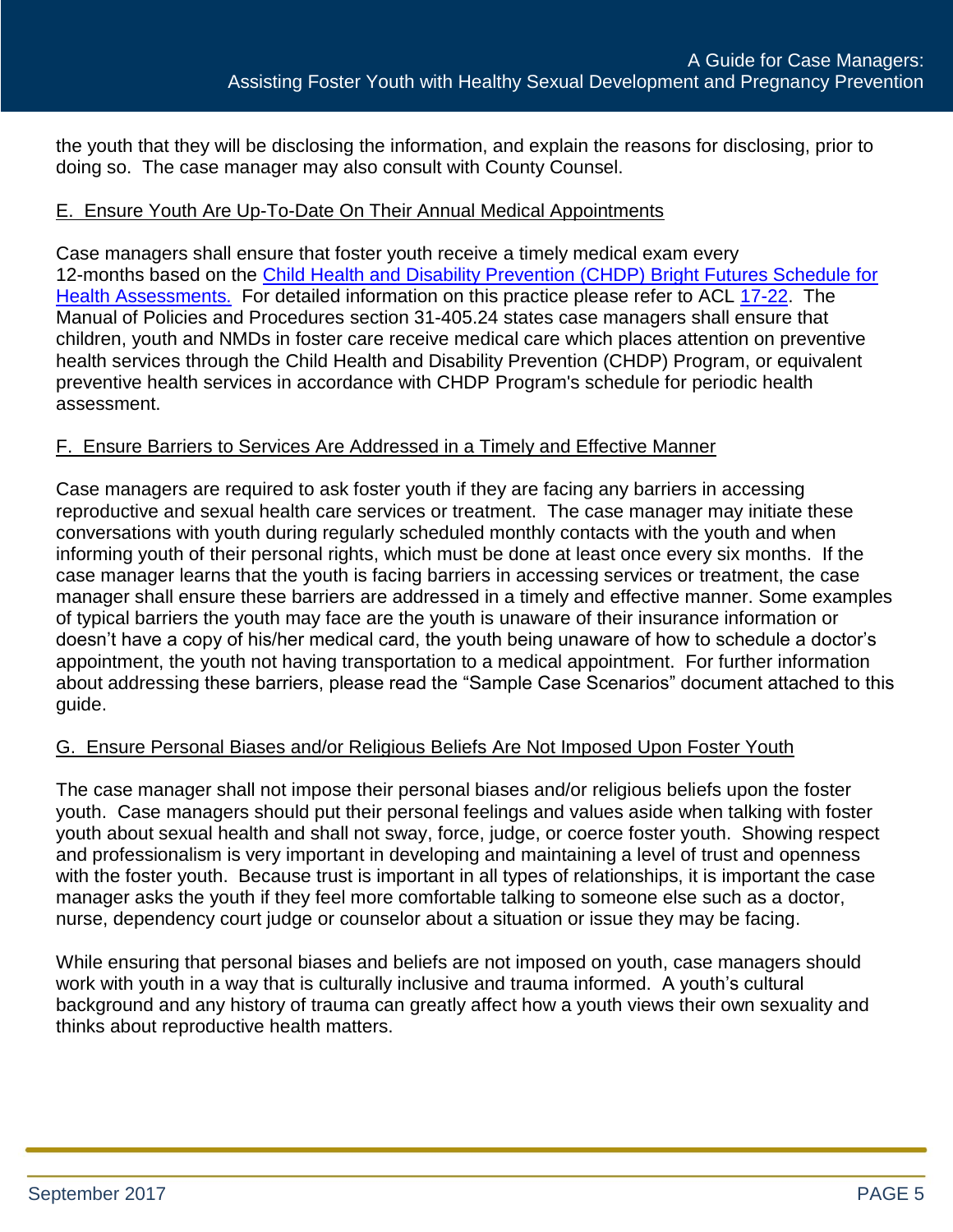Since the passage of the Continuum of Care Reform Act, [Assembly Bill 403 in 2015,](https://leginfo.legislature.ca.gov/faces/billNavClient.xhtml?bill_id=201520160AB403) there has been an emphasis that services to youth and families in child welfare need to be trauma informed and culturally relevant.

According to the [National Child Traumatic Stress Network \(NCTSN\),](http://www.nctsn.org/resources/topics/creating-trauma-informed-systems) "a trauma informed child and family service system is one in which all parties involved recognize and respond to the impact of traumatic stress on those who have contact with the system including children, caregivers, and service providers." Trauma informed services and systems "infuse and sustain trauma awareness, knowledge, and skills into their organizational cultures, practices, and policies. They act in collaboration with all those who are involved with the child, using the best available science, to facilitate and support the recovery and resiliency of the child and family."

<span id="page-5-0"></span>Resources for working with youth in a trauma-informed, culturally competent way (including working with Lesbian, Gay, Bisexual, Transitioning, and Questioning (LGBTQ) youth) are provided in the ["ONLINE RESOURCES"](#page-15-0) section of this document. These resources can be referenced and given to foster youth, their families, and caregivers.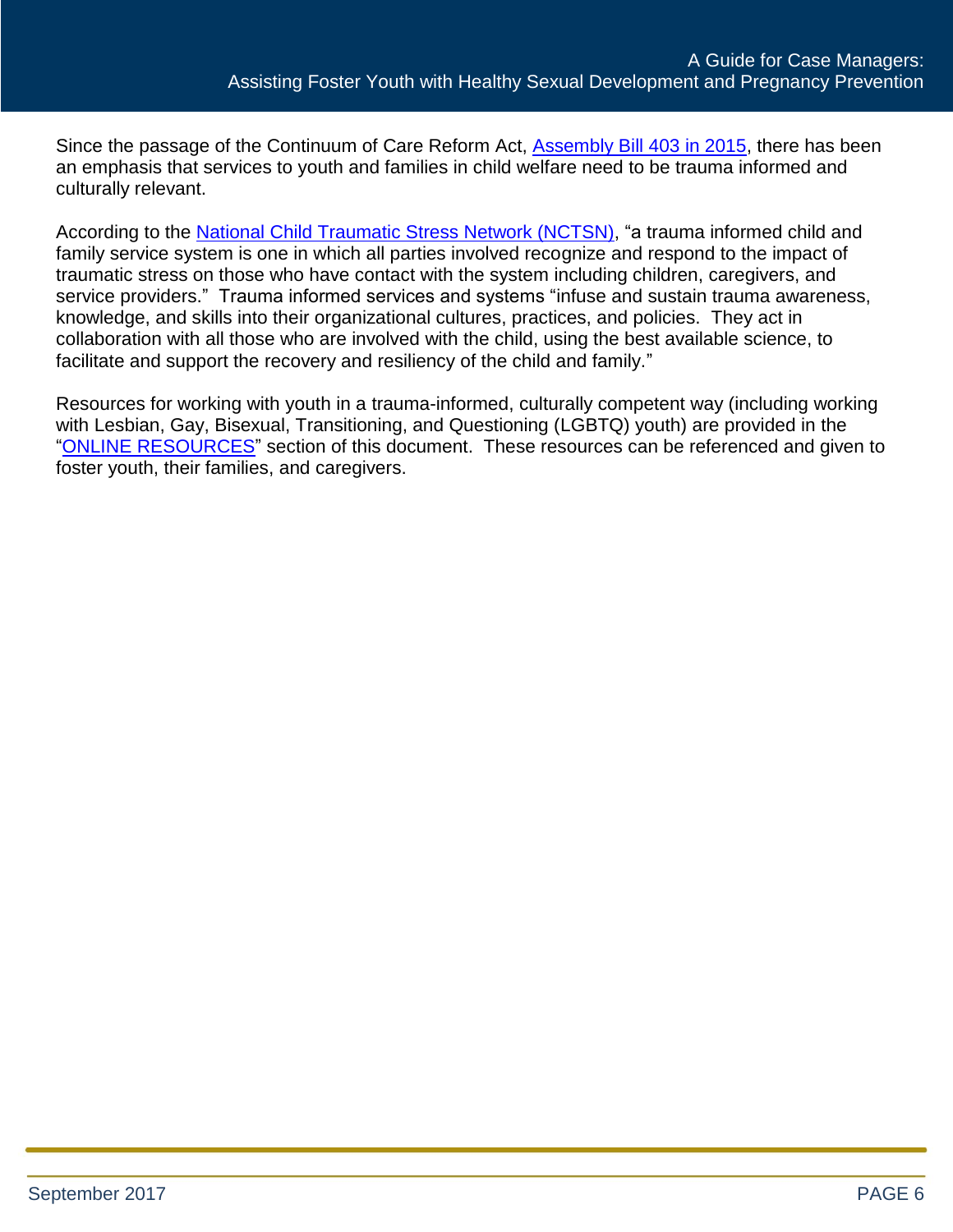# **RECOMMENDED DUTIES OF THE CASE MANAGER**

Recommended duties and responsibilities are defined for case managers in section III, items H-K, in ["California's Plan for the Prevention of Unintended Pregnancy for Youth and Non-Minor Dependents.](http://www.childsworld.ca.gov/res/pdf/CaliforniaPregPrevPlan.pdf)" The following section of this guide will expand upon these recommendations and provide practical guidance to assist case managers with understanding this work.

### H. Have Open and Honest Conversations with Foster Youth

Open and honest communication is a critical ingredient of any relationship and helps build trust and rapport between the youth and case manager. Case managers need to be having open and honest conversations with foster youth younger than age 12 about puberty, body image, healthy relationships and sexual/reproductive health topics at a developmentally and emotionally appropriate level. Case managers should recognize this topic can be sensitive and/or uncomfortable. Case managers should remember to assess and be considerate of the youth's feelings, and ask if they have a particular person that they trust and feel comfortable speaking with. Children and youth need a lot of guidance and information about healthy relationships, sex, the risks of STIs, and other related topics, even if they don't appear to be interested. Therefore, the case manager needs to ensure foster youth have a designated person they feel comfortable to speak to. Building rapport with youth is a skill that requires the absence of judgment, an establishment of trust and assuming nothing. Be sensitive to youth's development and needs to help foster a trusting relationship.

#### I. Include Reproductive and Sexual Health Education as a Case Management Service Objective

The case manager should include reproductive and sexual health education as a Case Management Service Objective for foster youth age 10 years-old and older as well as NMDs. Reproductive and sexual health education should always be provided at a developmentally and emotionally appropriate level. Case managers should engage in age appropriate conversations with foster youth regarding reproductive health and confer with the youth's school to see what topics have been, or will be, discussed in their comprehensive sexual health and Human Immunodeficiency Virus (HIV) prevention curriculum. By understanding what a youth is learning in their sexual health and HIV prevention curriculum, case managers can communicate with youth and help youth develop future goals to help minimize their chances of experiencing an unintended pregnancy or other sexual consequences.

#### J. Document in a Manner to Ensure the Foster Youth's Privacy

The case manager should document foster youth reproductive and sexual health care services information in a sensitive manner to ensure privacy and compliance with federal and state confidentiality laws. Case managers should have conversations with foster youth about sharing or discussing their personal and confidential information with others to ensure that their information is safe and handled with care and respect.

The ACL 16-32 shares instructions with case managers for entering information about a pregnancy on the Child Welfare Services/Case Management System (CWS/CMS). Following these instructions will avoid this private information becoming a part of the youth's Health and Education Summary,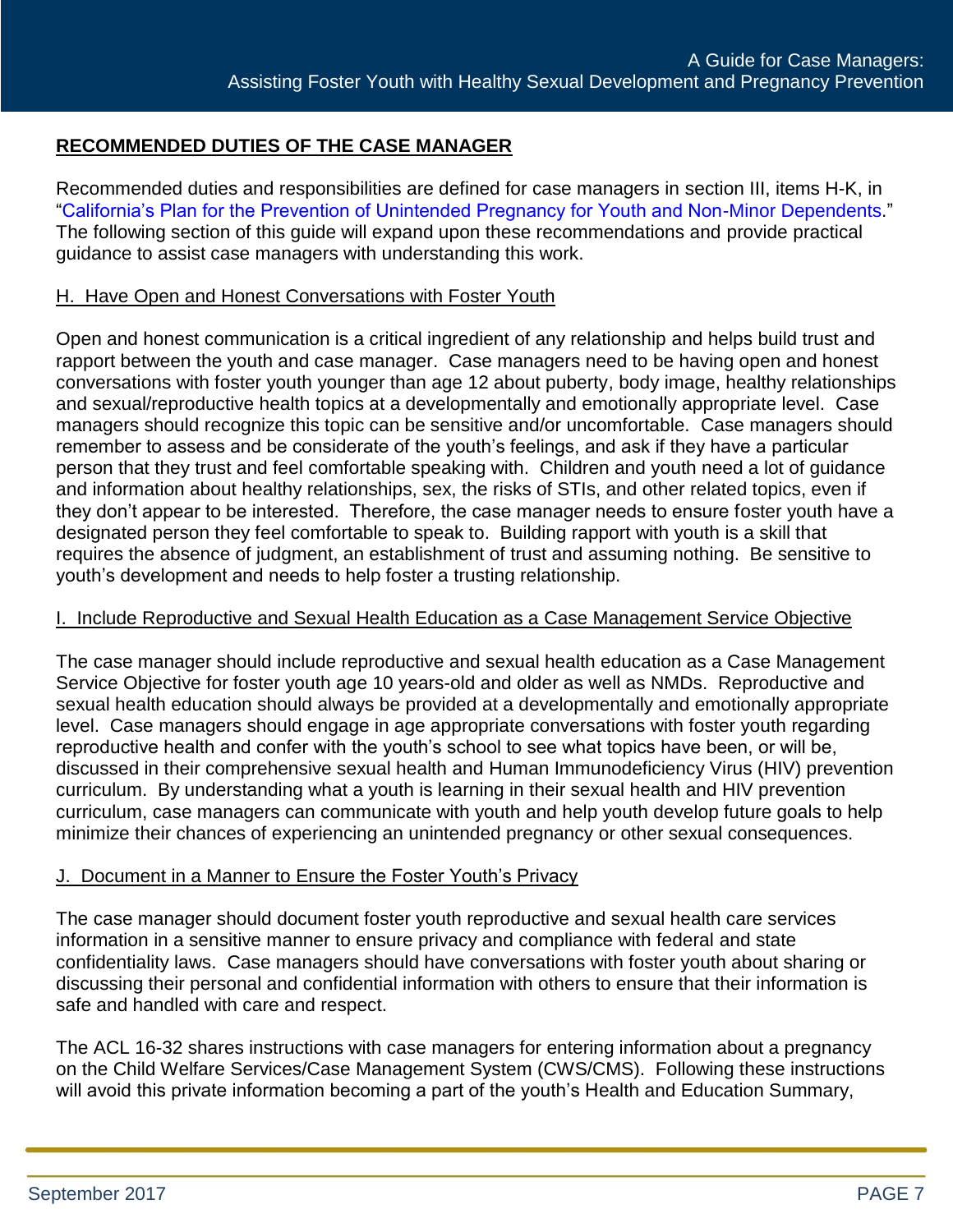which frequently gets disseminated via court reports and placement paperwork to many adults in the youth's life. For additional information on documenting pregnancy information in a sensitive manner on CWS/CMS, please refer to ACL [16-32.](http://www.cdss.ca.gov/lettersnotices/EntRes/getinfo/acl/2016/16-32.pdf)

### K. Provide Foster Youth with Information to Make Medical Appointments

<span id="page-7-0"></span>The case manager should provide foster youth with information about how to make doctor appointments, including a list of medical provider options and the youth's medical insurance information. As a resource, case managers can download copies of the *Foster Youth Sexual and Reproductive Health Rights* brochure at [http://cdss.ca.gov/inforesources/Foster-Care/Healthy-Sexual-](http://cdss.ca.gov/inforesources/Foster-Care/Healthy-Sexual-Development-Project)[Development-Project](http://cdss.ca.gov/inforesources/Foster-Care/Healthy-Sexual-Development-Project) located in the Youth and Young Adults resource section. This brochure is designed specifically for foster youth and contains various topics of suggested questions to ask, such as a section entitled "*Questions to Ask Your Doctor."*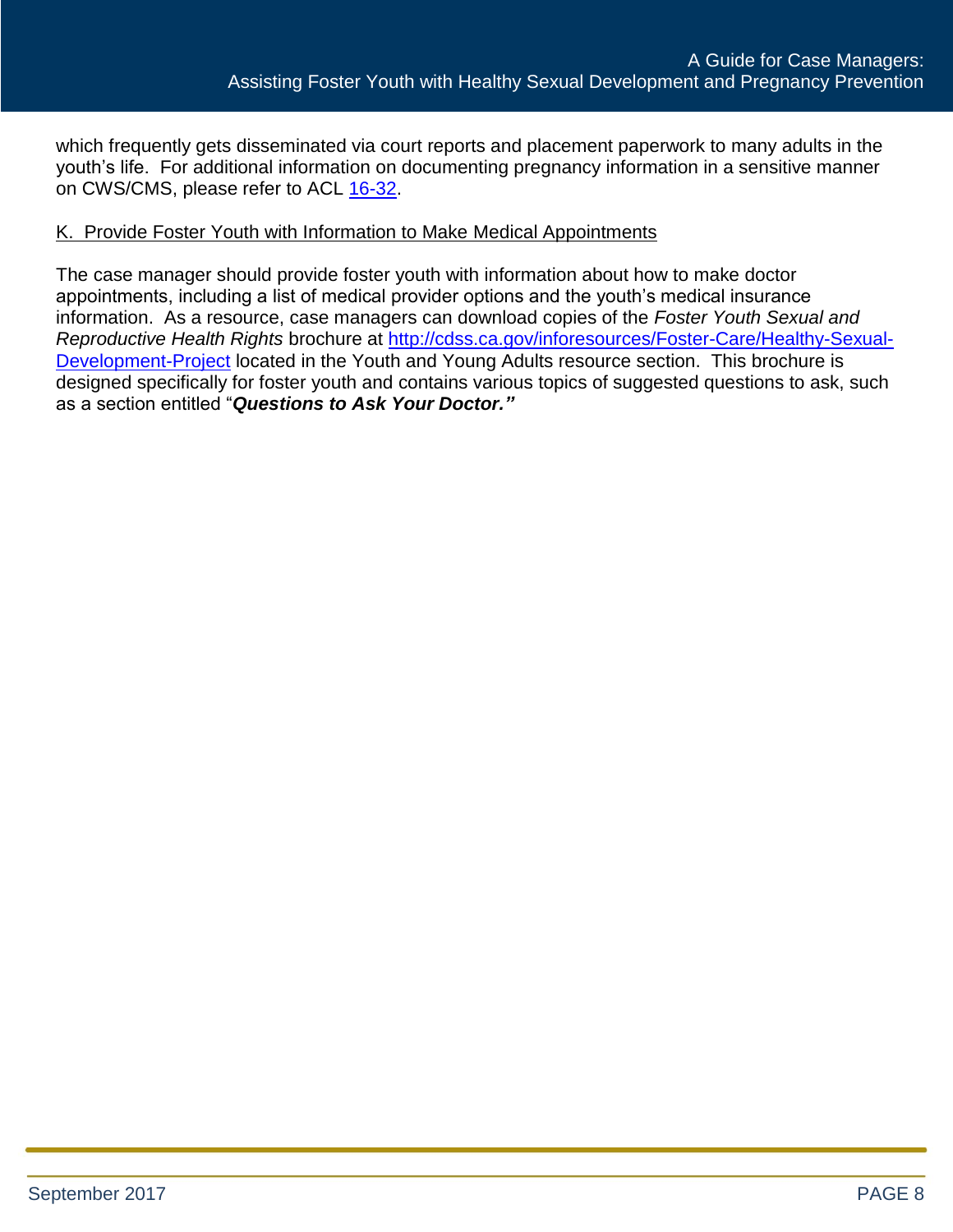## **TIPS FOR TALKING WITH YOUTH**

Speaking to youth and young adults about sex is not always a comfortable topic however, effective communication skills and building rapport are critical. Be understanding and develop a bond with the youth. Be authentic and non-judgmental when speaking, youth can tell when adults are genuine and will be more receptive to those they trust. The following tips can be used to build rapport and maintain a level of trust with youth or young adult and help ease the awkwardness or difficulty that is felt when having serious discussions.

- Be polite, smile and have a friendly disposition.
- Follow through with what you tell the youth or young adult.
- Be non-judgmental; stay away from stereotypes and preconceived ideas, for example:
	- Do not assume a youth's knowledge about sex, birth control, etc.
	- Do not assume a youth will be embarrassed if you talk to them about sex.
	- Do not assume the sexual orientation of a youth as being gay, lesbian, heterosexual, bisexual, asexual, etc. It is the youth's choice to decide what orientation best describes them.
	- Do not assume that based on a youths risky or sexual behaviors, you shouldn't continue to talk to them about making informed choices about their sexual health. Consistent communication is key.
- Use active listening. Be mindful to provide a young person a space to talk.
- Summarize the youth's feedback directly with the youth and ask them if you understand them correctly.
- Avoid criticism, regardless of your perspectives or personal feelings; youth have the right to make their own choices or decisions as it relates to their sexual and reproductive health and medical care.
- Remember, as a case manager, you are not required to be an expert and know all the answers. What is important, however, is that you are an "askable adult" working as a bridge for a young person knowing where to direct a youth or NMD to medically accurate, developmentally appropriate information.

#### **Conclusion**

Assisting foster youth with their reproductive and sexual health may seem daunting, but is so important for these youth and their futures as they transition into adulthood. If you have concerns about fulfilling the responsibilities and duties described in this document, we recommend you speak with your management or support team at your county agency.

If there are questions regarding the policies described in this document, you may also contact the Placement Support and Services Unit at (916) 657-1858 or by email, at [SexualDevWorkgroup@dss.ca.gov.](mailto:SexualDevWorkgroup@dss.ca.gov)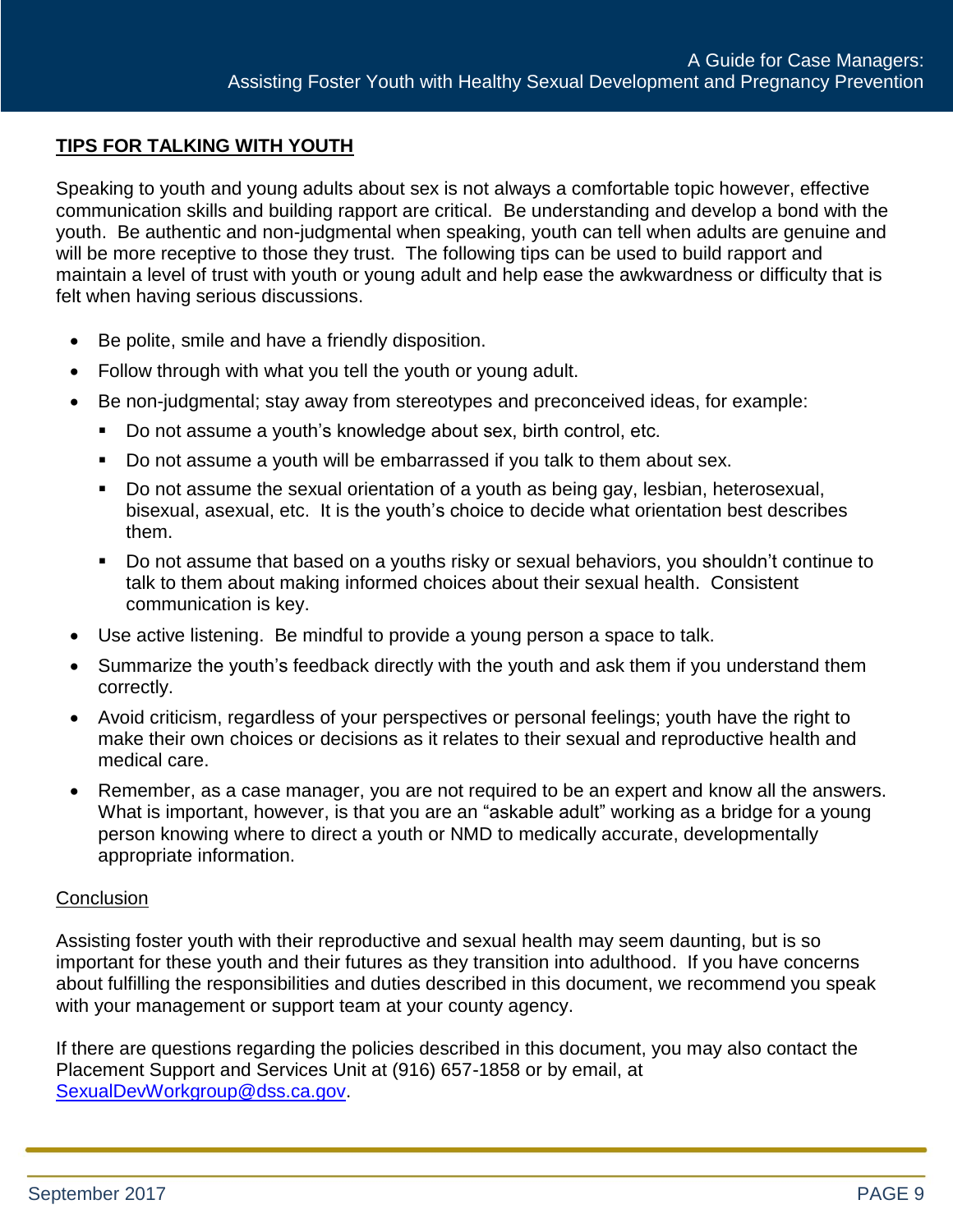# <span id="page-9-0"></span>**CASE SCENARIOS**

The following case scenarios illustrate some of the possible situations case managers may face in assisting foster youth with their reproductive health. Also included are the legal responsibilities of the case manager and some best practice suggestions for how a case manager should respond to the youth's needs or request.

#### **1. Scenario:**

Jill is a sixteen year-old foster youth. She lets her case manager know that she had unprotected sex recently and now she has missed her period and thinks she might be pregnant.

#### **What is the Case Manager required to do?**

The case manager must remind Jill of her personal rights, including the right to consent to pregnancy related care, which includes contraception, abortion and prenatal care. The case manager shall ask the youth if she needs any assistance with scheduling an appointment for pregnancy testing and if the youth needs assistance with transportation to any necessary medical appointments.

#### **What are some best practices for the case manager in this scenario?**

The case manager should approach this situation with sensitivity and concern for the youth. An unintended pregnancy can be a stressful and terrifying experience. The case manager should ensure that the youth's needs are met without letting their own personal biases affect their treatment of the youth's situation.

In addition to the immediate needs of scheduling the appointment and arranging transportation, the case manager should ask the youth what other kinds of support she needs. Is it ok for the case manager to talk to others involved with Jill's case about Jill's possible pregnancy, such as Jill's foster parents, her Court Appointed Special Advocate (CASA), attorney and/or birth parents? The case manager could create a document listing who is and is not allowed to know of Jill's condition and review this list with Jill to ensure Jill agrees.

The case manager should also provide and share local resources available to the youth such as any available support groups for pregnant youth (if needed), health clinics that provide reproductive health care services, and ways to access free contraception. The case manager should also follow up with the youth after the youth sees the doctor and determine what other needs the youth may have.

#### **2. Scenario:**

Inez is a thirteen year-old youth in foster care. During a regularly scheduled monthly visit, Inez tells her case manager and foster mom that she would like to talk to her doctor about birth control options but she isn't sure what documents or information she needs to visit the doctor.

#### **What is the Case Manager required to do?**

The case manager and foster mother should collaborate to ensure that any barriers to Inez accessing reproductive health care are addressed. The case manager must ensure that Inez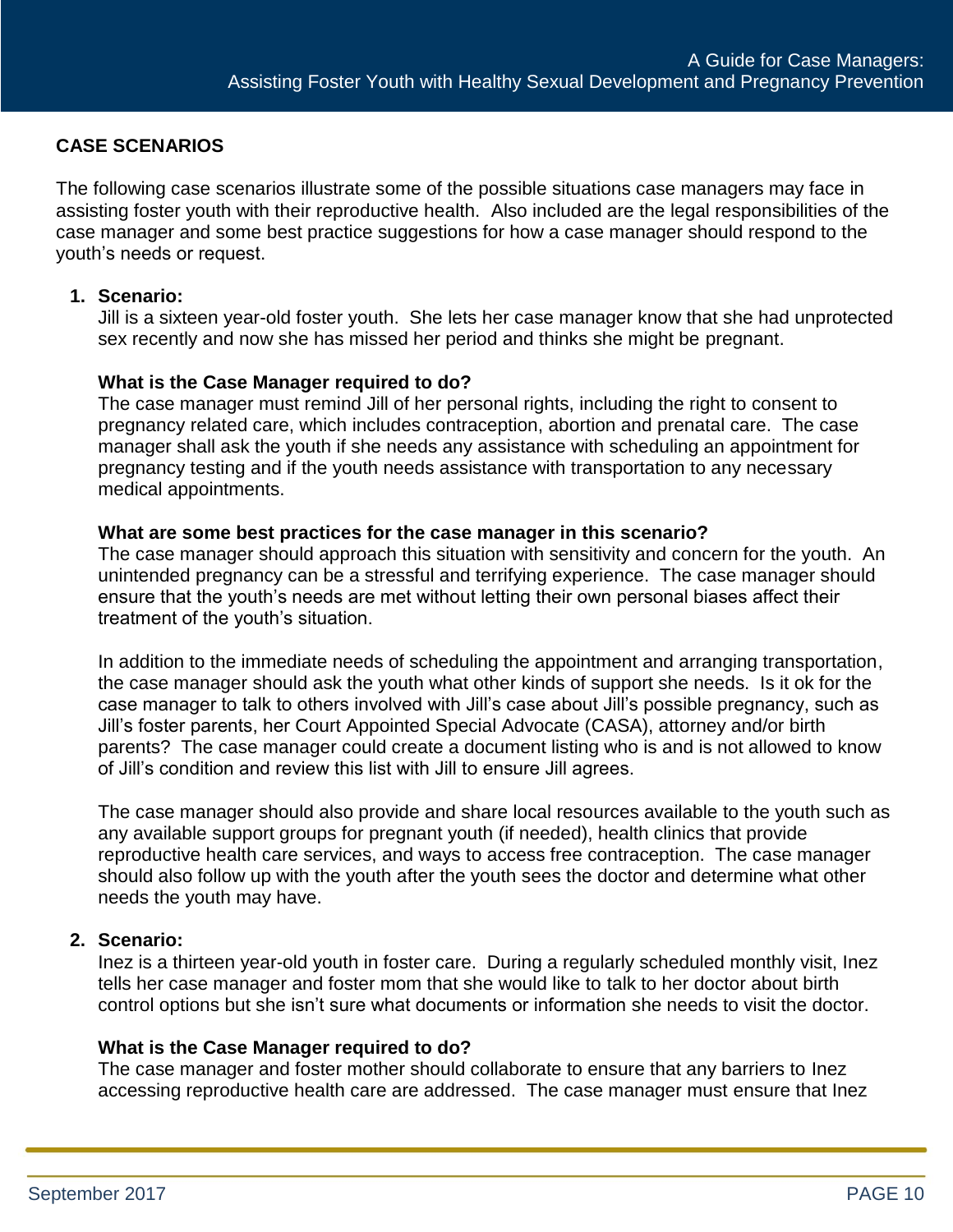and her foster mother have Inez's medical insurance information, including insurance card, doctor's contact information and that Inez knows how to make an appointment with her doctor.

#### **What are some best practices for the case manager in this scenario?**

The case manager can let the youth know that she can ask her doctor important questions about her health and birth control options. Additionally, the case manager can share the "Know Your Sexual and Reproductive Healthcare Rights" brochure with Inez, which can be downloaded along with other tools, from **CDSS'** webpage for the Healthy Sexual Development Project. This youth-friendly brochure lists additional questions that youth may want to ask their doctor or healthcare professional about sexual and reproductive health.

The case manager should also inquire of the youth's well-being. Is Inez already sexually active and is she protecting herself from STIs and pregnancy? Is she in a safe and healthy relationship, free of abuse, coercion and violence? The case manager can also provide the youth with online materials and resources about healthy relationships and birth control methods available to her. Some of these resources may be found on CDSS' webpage for the Healthy [Sexual Development Project.](http://www.cdss.ca.gov/inforesources/Foster-Care/Healthy-Sexual-Development-Project)

#### **3. Scenario:**

James, a fifteen year-old foster youth, shares with his case manager that he wants to go to the doctor to be examined for an STI, but the only appointments available are during school hours. He tells his case manager that he is embarrassed and doesn't want to tell his foster parent why he is seeing the doctor. He is unsure how to be excused from class without a note from his foster parent. He asks the case manager if he should just skip school so that he can see the doctor.

#### **What is the Case Manager required to do?**

The case manager shall ensure that any barriers James is experiencing in accessing reproductive and sexual health care services and treatment are addressed. The case manager can inform James that his school district may excuse him to attend a confidential medical appointment without a note from his foster parent or guardian<sup>4</sup>. James will need to speak with his school to inquire what he needs to do in order for him to miss school to attend a confidential medical appointment and have his absence excused. The school may allow James to sign himself out of school to attend the appointment but may require James to provide a doctor's note or verification of the visit in order to reenter school.

#### **What are some best practices for the case manager in this scenario?**

The case manager should follow up with James in a reasonable time to ensure that he was able to set up the appointment and get the information he needed from his school about getting his absence excused. If the school will not excuse James' absence, the case manager may need to sign James out of school and take him to the appointment.

 4 Please see Education Code section 46010.1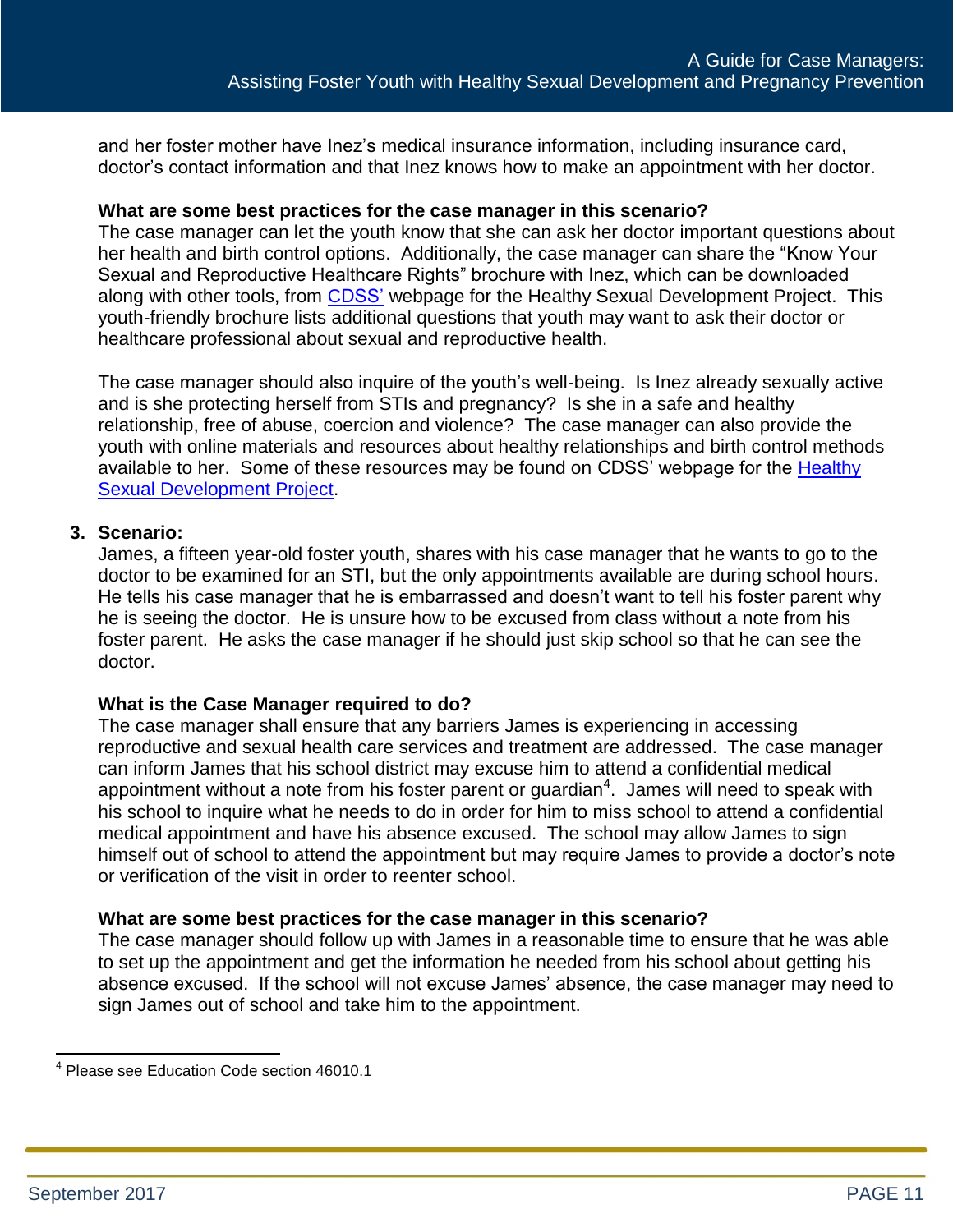Additionally, the case manager should ask James why he does not feel comfortable telling his foster parent about his medical appointment. The case manager should assess whether James is in a safe, supportive foster placement that meets his needs.

### **4. Scenario:**

Carmen, a county social worker, finds that her personal beliefs are conflicting with her roles and responsibilities as a social worker. Carmen believes that homosexuality is a sin and is working with Staci, a fourteen year-old youth who identifies as lesbian. Staci frequently asks Carmen questions about safe sex and relationships which make Carmen feel very uncomfortable.

#### **What is the Case Manager required to do?**

Case managers are required to see that a youth's personal rights are upheld. One of these rights is that the case manager provides the youth access to information about reproductive and sexual health care, which may include conversations about birth control, sex and relationships. If a case manager cannot perform the requirements of their job without their personal beliefs and biases interfering, then they may not be suited to this work. If a case manager is not comfortable answering certain questions of the youth or providing the youth with access to services, then the case manager needs to respond to the youth's questions in a respectful manner and tell the youth that they will ensure that another trusted adult, for example a caregiver, CASA, the youth's physician, or therapist, assists them. The case manager should also tell their supervisor of this situation and how it was handled. The case manager should then follow up with the other trusted adult in a reasonable timeframe, to ensure the adult provided the youth with the information or service needed.

#### **What are some best practices for the case manager in this scenario?**

It is the case manager's responsibility to talk to foster youth about such important topics as sex, pregnancy prevention, and the risk of STIs. Case managers should receive initial and ongoing training regarding working with foster youth and the subject of reproductive and sexual health care issues. Training should cover looking at one's own biases and beliefs and recognizing how these may be in conflict with the requirements of working with foster youth. Additionally, case managers should speak to their supervisors and coworkers about fulfilling their responsibilities as case managers in spite of conflicting biases or personal beliefs. Training and supervision provided to case managers should reiterate the importance of professionalism and being able to set aside one's own biases.

# **5. Scenario:**

Abraham, an eighteen year-old NMD, has a lot of questions about dating, sex and birth control methods for his social worker, Mark. Mark does not always know the correct or appropriate answers to Abraham's questions and it makes him nervous or anxious. Mark feels he has to know how to respond to all of Abraham's questions immediately.

#### **What is the Case Manager required to do?**

The case manager is not expected to automatically know the answers to all questions that a youth may have. Depending on the youth's questions or needs, there may be some situations where gathering the answers should happen very quickly, like when the youth is in crisis and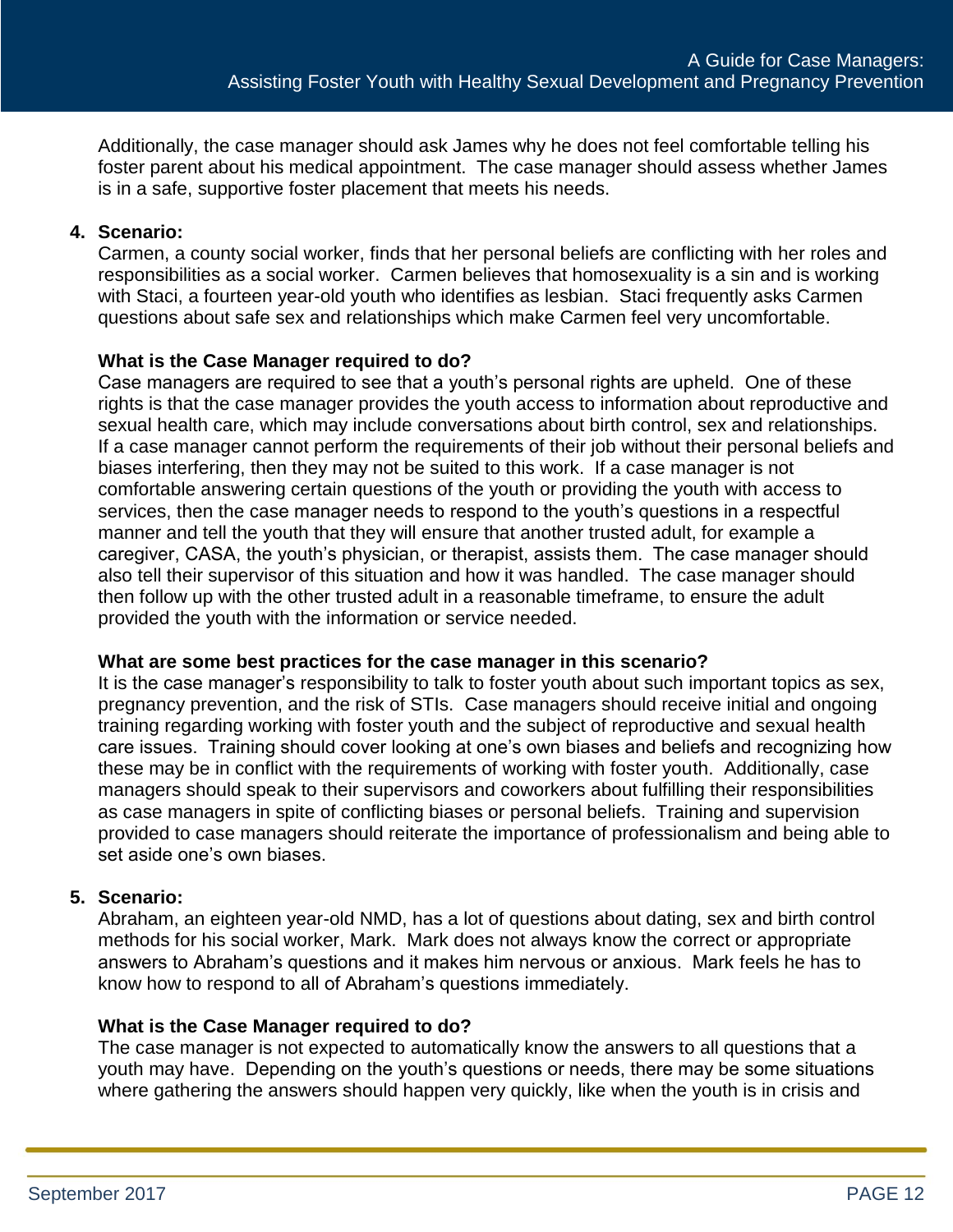experiencing an unwanted pregnancy, when the youth needs treatment for an STI or when a youth is in a dangerous, unhealthy relationship. However, it is ok to not have all the answers on the spot. The case manager in this scenario can let Abraham know that he will look into his concerns and provide him with the appropriate resources that address his questions regarding dating, sex and birth control.

#### **What are some best practices for the case manager in this scenario?**

Case managers are advised to take a breath before answering a youth's questions, to use active listening and rephrase the youth's questions back to them, to ensure the case manager understands what the youth is asking. The case manager should then be clear with the youth and honest about what they do not know. Case managers should let youth know that they will research their questions and concerns and get back to them with the answers, or explore with the youth to find the answers.

Additionally, making time to speak with a supervisor to staff the case and speaking with other staff may assist the case manager with working with youth who have lots of questions. Case managers should also familiarize themselves with county resources and online resources to provide youth with questions regarding sexual and reproductive health issues.

#### **6. Scenario:**

Katrice, a fourteen year-old in foster care, asks her social worker how she can get free condoms as she is sexually active but does not want to get pregnant. Her social worker provides Katrice with information about a local health clinic that provides free condoms, no questions asked. Katrice visits the health clinic and gets condoms and later her foster mother finds the condoms. The foster mother demanded to know how Katrice got the condoms, and Katrice tells her that the social worker assisted her. The foster mother is now angry and tells the social worker that she is going to file a complaint with the county agency.

#### **What is the Case Manager required to do?**

The case manager should inform the foster parent of the youth's right to have access to confidential reproductive health care services, including contraception. Case managers will not have disciplinary action taken against them for doing their job and fostering the youth's rights. It is the case manager's duty to provide the youth with age appropriate medically accurate information and resources about reproductive health care, unplanned pregnancy prevention, abstinence, use of birth control, abortion and the prevention and treatment of STIs.

#### **What are some best practices for the case manager in this scenario?**

The case manager can provide the foster mother with a copy of ACL [16-82,](http://www.cdss.ca.gov/lettersnotices/EntRes/getinfo/acl/2016/16-82.pdf) which outlines the sexual health and reproductive rights of foster youth as well as provide a copy of this same ACL to the foster parent's Foster Family Agency if applicable.

The case manager should also have a conversation with the foster parent about what her fears are in regards to Katrice having condoms. Does the foster parent have concerns about Katrice's health or safety? Are there other resources or referrals the foster parent may need in order to support Katrice?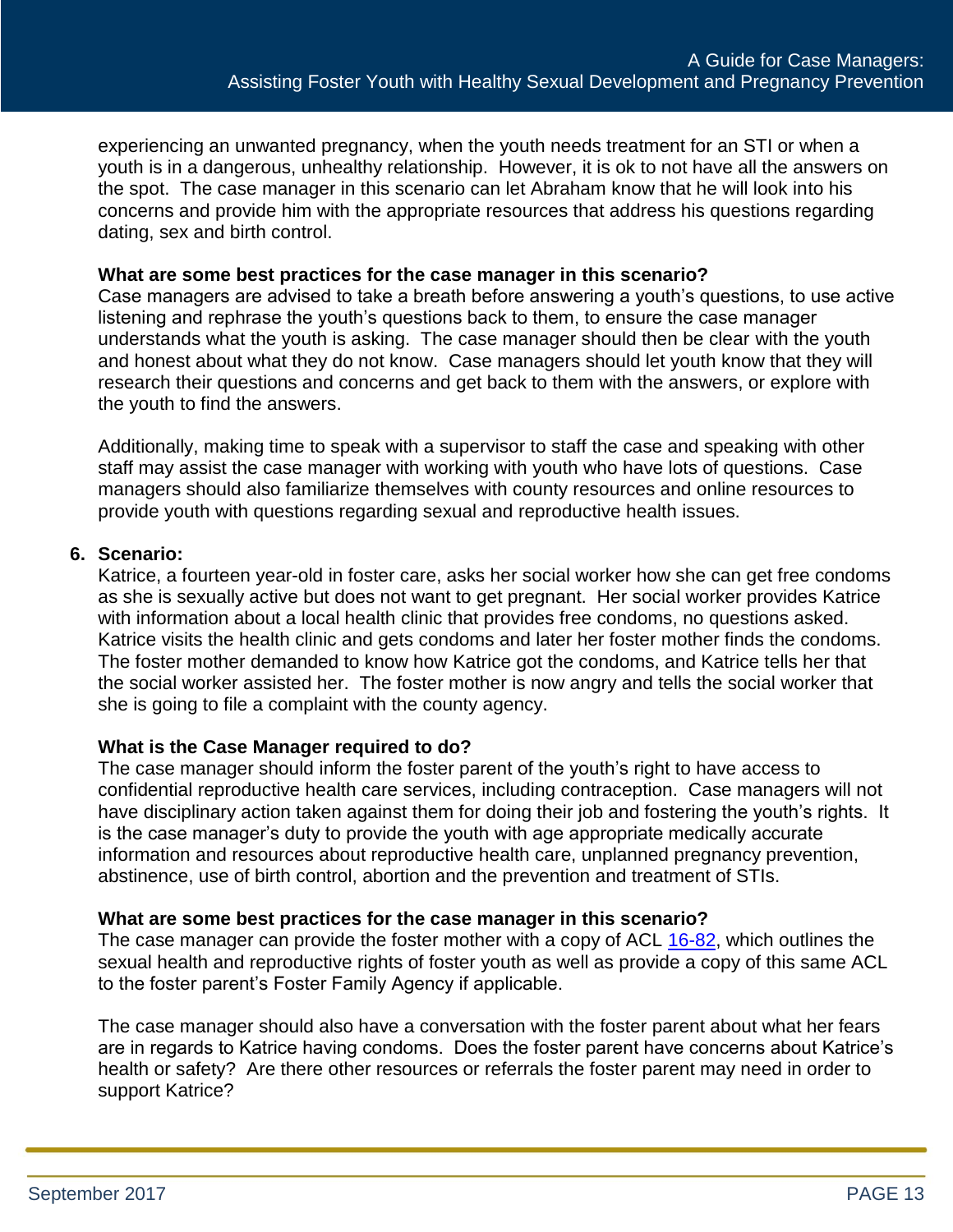### **7. Scenario:**

Ryva, a fifteen year-old male-to-female transitioning youth, wants to receive hormone replacement therapy to more closely align her secondary sexual characteristics with her gender identity. Ryva has asked the case manager if she needs permission or if she is old enough to consent to taking this medication or if her foster parent can sign consent.

## **What is the Case Manager required to do?**

The case manager must inform Ryva that neither she nor her foster parent can legally consent to this type of medical service. The case manager must inform the caregiver and Ryva that in order to receive hormone therapy services, Ryva will need consent from either a biological parent, her medical rights holder or through a court order. The case manager should encourage Ryva to reach out to her attorney.

#### **What are some best practices for the case manager in this scenario?**

The case manager should ask Ryva what other types of support she needs. The case manager can assist Ryva with getting consent approved by a required party. The LGBTQ youth enter the foster care system for the same reasons as non-LGBTQ youth in care, such as abuse, neglect, and parental substance abuse. However, many LGBTQ youth have the added layer of trauma that comes with being rejected or mistreated because of their sexual orientation, gender identity or gender expression. The case manager should assess if Ryva needs referrals or assistance, as many LGBTQ youth are at risk for emotional and mental health issues and may experience homelessness or participate in such at risk behaviors as substance abuse and or risky sexual activity.

#### **8. Scenario:**

Theresa, a sixteen-year old foster youth, has shared with her foster parent that she is pregnant and wants to terminate her pregnancy. Theresa has scheduled an appointment for an abortion and asked her caregiver to drive her. The caregiver shares with Theresa's social worker she is not comfortable with taking Theresa to an appointment for an abortion. Theresa's social worker feels it is the caregiver's responsibility to transport Theresa to the appointment. .

#### **What is the Case Manager required to do?**

The case manager should remind the caregiver of the requirement for her to provide Theresa transportation to medical appointments, which includes appointments for reproductive and sexual health related services. If the caregiver continues to refuse to take Theresa to the appointment, the case manager must transport the youth or elect another trusted adult to transport the youth to the appointment. An appointment for an abortion is time-sensitive, therefore it is important that the case manager ensure that someone, whether it be the caregiver, case manager or another trusted adult, transports Theresa to this appointment promptly. The case manager can also provide the caregiver with a copy of [ACL 16-82,](http://www.cdss.ca.gov/lettersnotices/EntRes/getinfo/acl/2016/16-82.pdf) which outlines the youth's right to be provided transportation and other reproductive health rights.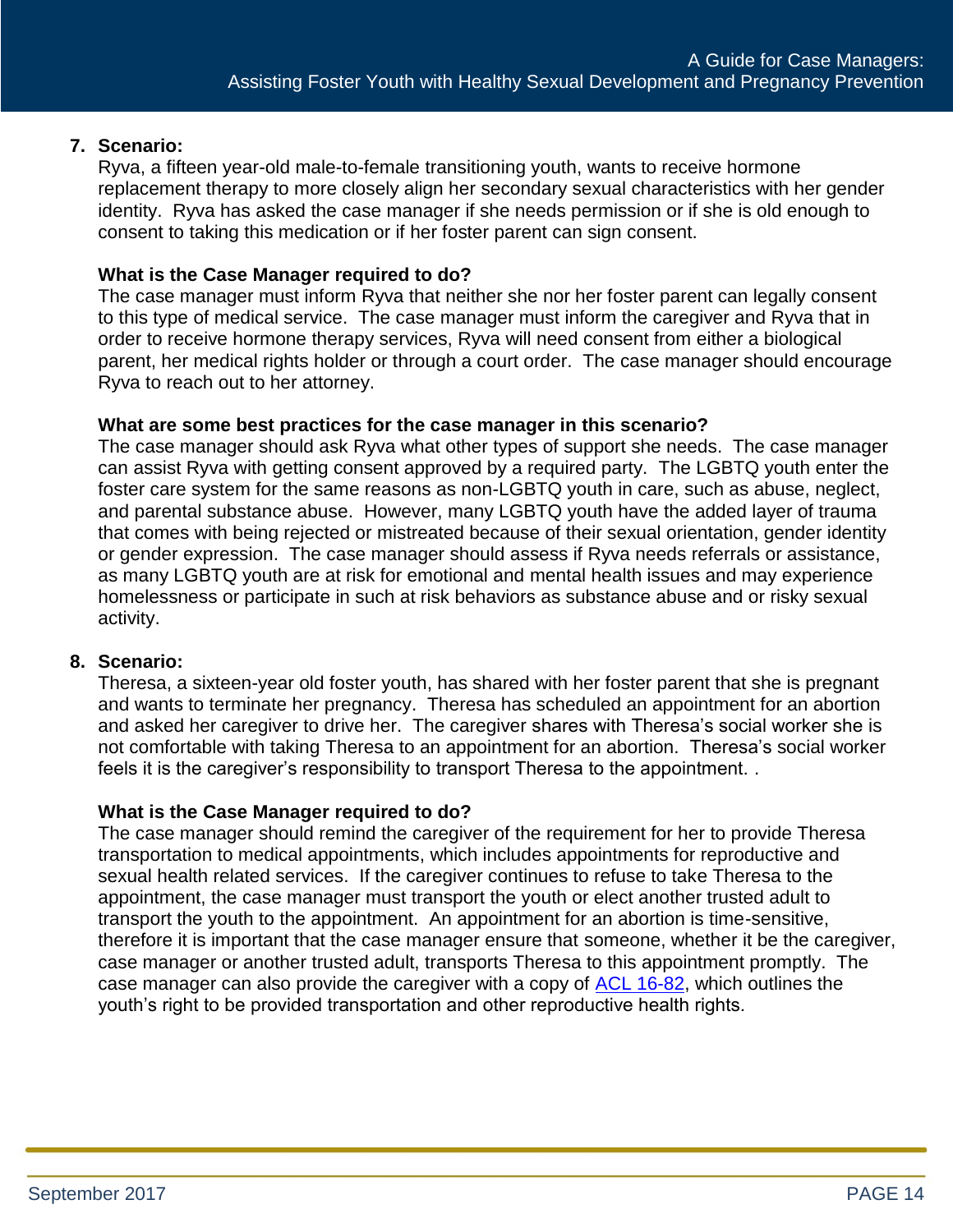### **What are some best practices for the case manager in this scenario?**

The case manager could ask Theresa who she would like to transport and accompany her to the appointment. An appointment for an abortion can be an emotional experience for a youth. The youth should be supported through this experience with the person the youth feels most comfortable with, if at all possible.

The case manager may also find it helpful to engage the foster parent in a discussion using Safety Organized Practice methods, by asking the caregiver "what are we worried about" in regards to transporting Theresa to the appointment. Exploring the caregiver's concerns will help the case manager fully understand the issue at hand from the caregiver's perspective. By doing so, the case manager may be able to provide additional information to the caregiver which would alleviate some of the caregiver's concerns.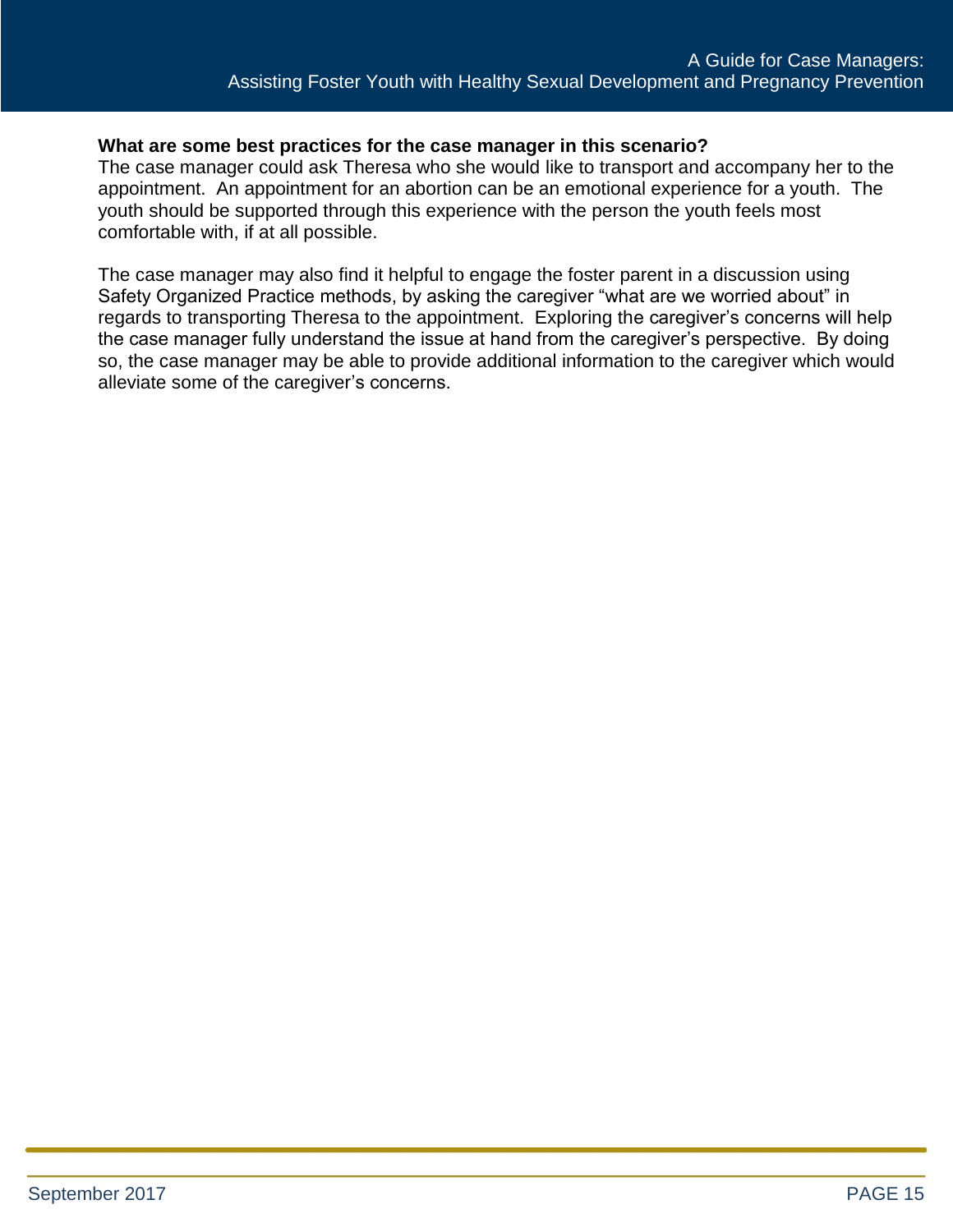# <span id="page-15-0"></span>**ONLINE RESOURCES**

**1. For Youth, NMDs, Caregivers, Social Workers and Probation Officers** Information regarding birth control: <https://thenationalcampaign.org/resource/pocket-protector-guide-birth-control-options> <http://www.plannedparenthood.org/learn/birth-control>

To find a health center near you: <https://www.plannedparenthood.org/health-center> <http://www.cfhc.org/programs-and-services/clinic-map>

Family Planning, Access, Care, and Treatment Program: [www.familypact.org](http://www.familypact.org/)

Information and services for LGBTQ youth, their family and caregivers: [https://lalgbtcenter.org](https://lalgbtcenter.org/)  [http://saccenter.org](http://saccenter.org/) <http://www.cssp.org/reform/child-welfare/get-real/what-we-do/publications>

## **2. Resources for Youth and NMDs**

Youth friendly websites about birth control, safe sex and healthy relationships: <http://stayteen.org/> <http://www.teensource.org/> <http://bedsider.org/>

Resources for LGBTQ+ Youth: [https://lalgbtcenter.org](https://lalgbtcenter.org/)  [http://saccenter.org](http://saccenter.org/) <http://www.cssp.org/reform/child-welfare/get-real/what-we-do/publications> <http://www.cdc.gov/lgbthealth/youth-resources.htm>

#### **3. Resources for Caregivers**

Tips and resources for caregivers about talking to youth about sex and sexuality: <https://www.plannedparenthood.org/parents/talking-to-kids-about-sex-and-sexuality>

List of resources for caregivers about talking to youth of different ages about sex: <http://www.plannedparenthood.org/parents/resources-for-parents>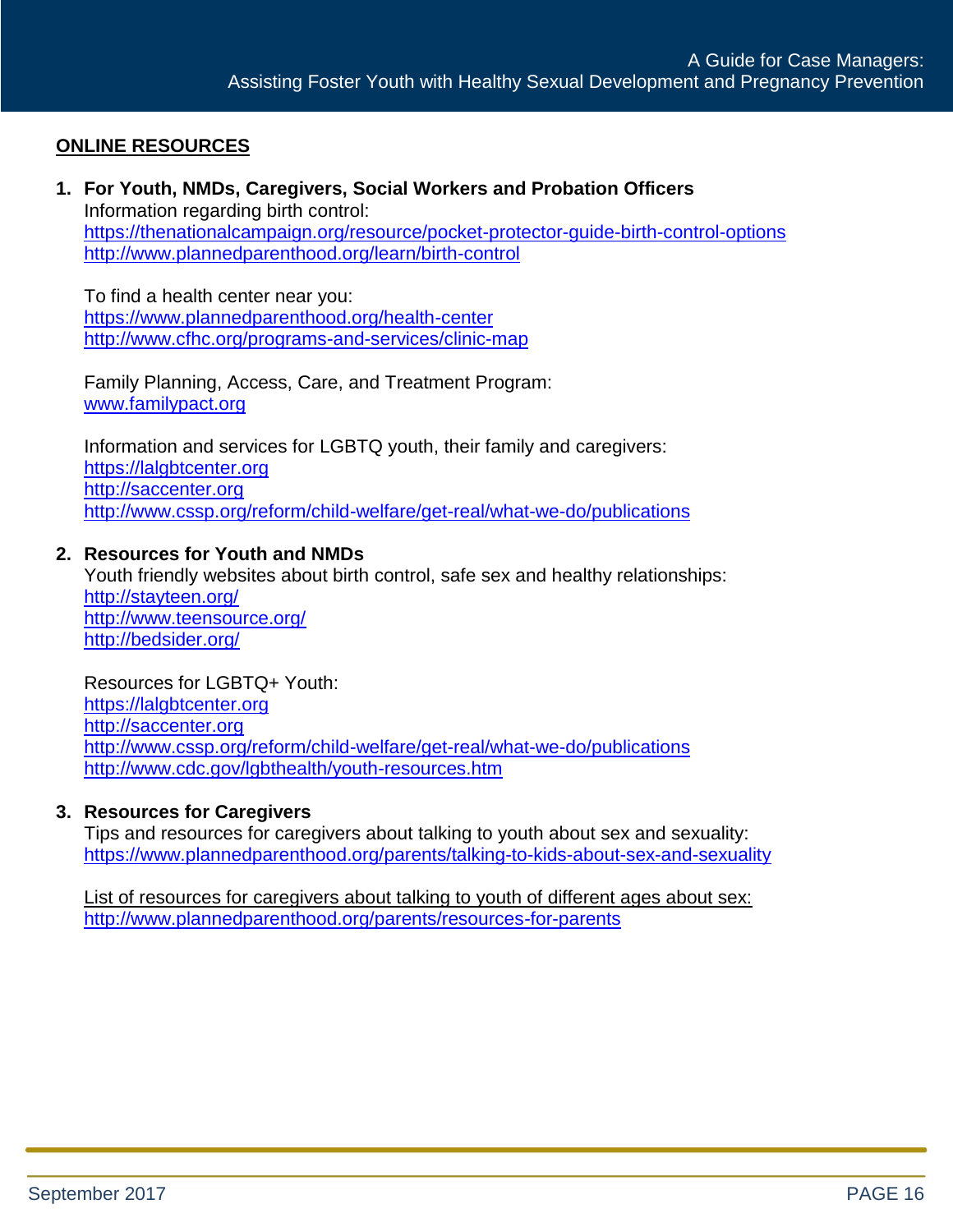## **4. Resources for Case Managers**

Tips and information about talking to youth about pregnancy prevention and other topics: [www.TalkWithYourKids.org](http://www.talkwithyourkids.org/) <https://www.healthychildren.org/English/ages-stages/teen/dating-sex/Pages/default.aspx> [http://www.etr.org](http://www.etr.org/) <http://www.positivepreventionplus.com/> <http://www.cdc.gov/lgbthealth/youth-resources.htm> [http://thenationalcampaign.org/resource/briefly-its-your-responsibility-talk-youth-pregnancy](http://thenationalcampaign.org/resource/briefly-its-your-responsibility-talk-youth-pregnancy-prevention-youth-foster-care)[prevention-youth-foster-care](http://thenationalcampaign.org/resource/briefly-its-your-responsibility-talk-youth-pregnancy-prevention-youth-foster-care)

Delivering Culturally Inclusive/Culturally Competent Services: <https://www.childwelfare.gov/topics/systemwide/cultural/services/> <https://www.gradschools.com/masters/social-work/msw-cultural-competence>

San Diego County Behavioral Health Services Handbook on cultural competence: [http://www.sandiegocounty.gov/hhsa/programs/bhs/documents/CulturalCompetenceHandbook11-](http://www.sandiegocounty.gov/hhsa/programs/bhs/documents/CulturalCompetenceHandbook11-1-11.pdf) [1-11.pdf](http://www.sandiegocounty.gov/hhsa/programs/bhs/documents/CulturalCompetenceHandbook11-1-11.pdf)

This resource provides information about talking to youth about SOGIE: Sexual Orientation, Gender Identity and Gender Expression: [http://www.cfyetf.org/education-summit\\_17\\_2361847496.pdf](http://www.cfyetf.org/education-summit_17_2361847496.pdf)

### **5. Available Training and Research:**

The Prevalence of Foster Youth and Pregnancy (9 minute video): <http://thenationalcampaign.org/resource/crucial-connection>

The Education, Training and Research website provides health education materials in sexual health, pregnancy prevention, LGBTQ+ wellness, dating violence and more: <http://www.etr.org/>

Positive Prevention Plus lessons (in compliance with the California Healthy Youth Act). Lessons include: Sexual Health (for grades 7-12), Preventing Unplanned Pregnancies and HIV/AIDS: <http://www.positivepreventionplus.com/>

The Family & Youth Service Bureau's National Clearinghouse on Families and Youth offers a training website for courses in "Creating a safe space for LGBTQ teens" and "Adolescent Development:"

<http://www.acf.hhs.gov/programs/fysb/resource/online-app-training>

The California Department of Education's Comprehensive Sexual Health Education and HIV/AIDS Prevention Education:

<http://www.cde.ca.gov/ls/he/se/>